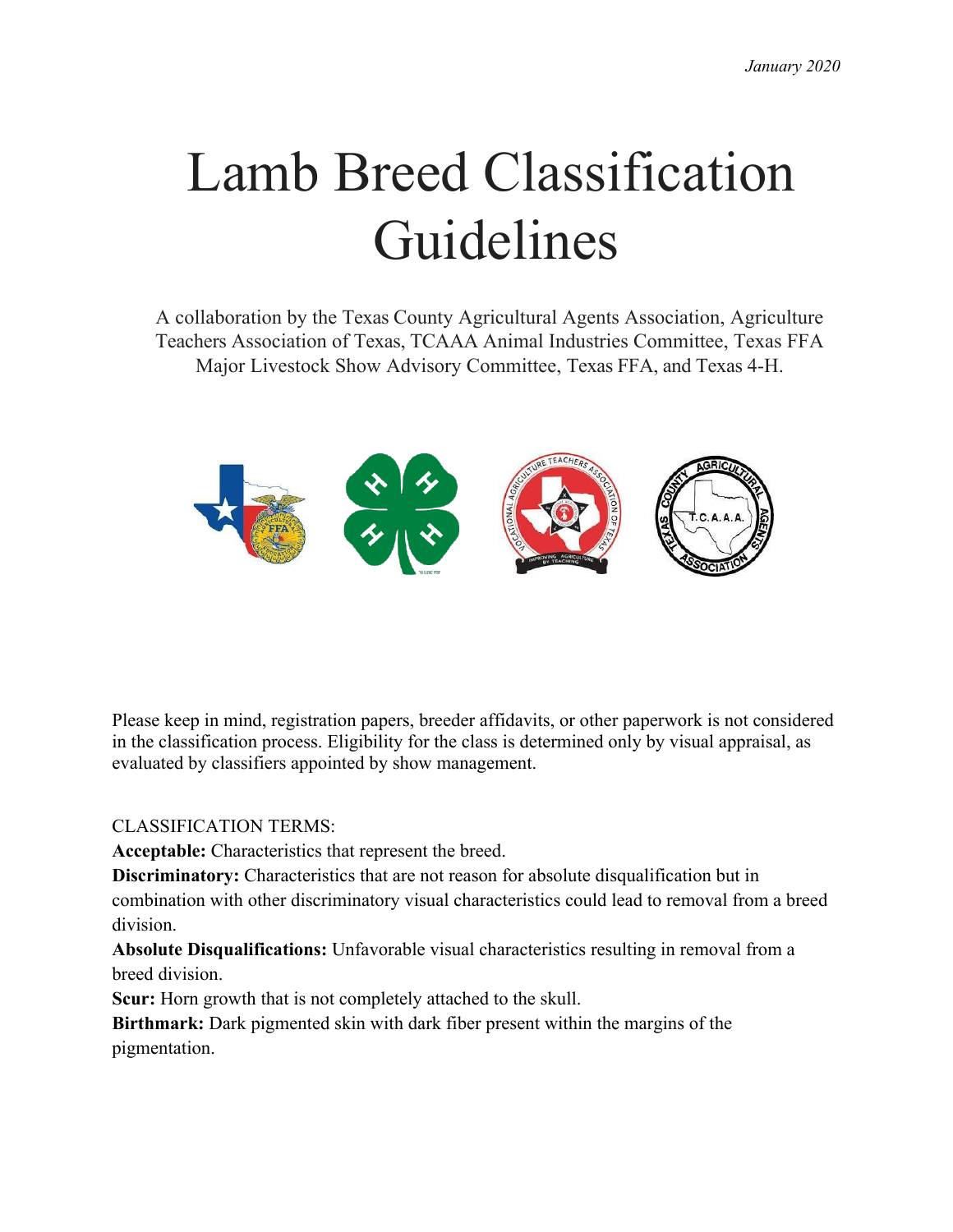#### **FINEWOOL**

#### **Acceptable**

- 1. Rambouillet, Delaine, Debouillet, or a cross between these breeds.
- 2. Silky, white face.
- 3. Silky ears, medium to moderate in length.
- 4. Soft pelt.
- 5. Yellow to white hooves (neutral).
- 6. Black pads on hooves and black dew claws.
- 7. Minimal amount of black streaking in the hooves. Less than 1/8 of cumulative hoof surface.
- 8. Nose should be neutral to pink in color.
- 9. May be polled or horned. Horns must be indicative of acceptable Finewool breeds.

## **Discriminatory**

- 1. Moderate amounts of brown or black spots in the skin and/or wool.
- 2. Moderate freckling or pigmented skin (brown or black) on the ears, eyes, nose, and lips.
- 3. Black eyelashes.
- 4. Excessive black streaking in hooves more than 1/8 cumulative of hoof surface.
- 5. Birthmarks.

- 1. Excessively coarse britch and/or harsh pelt.
- 2. Excessive coarse, chalky, white hair on the face, in the flanks, and/or down the front and/or rear legs.
- 3. Excessive brown or black spots in the skin and/or wool.
- 4. Excessive freckling or pigmented skin (brown or black) on the ears, eyes, nose, and lips.
- 5. Brown or black spots in hairline above the hooves to the dew claw.
- 6. Solid black hooves.
- 7. Black lambs.
- 8. Surgical alterations other than re-docking.
- 9. Steep hip or tendency to show callipyge gene.
- 10. Head, ear and/or horn shape non-typical to the Finewool breeds (Rambouillet, Delaine, Debouillet, or a cross between these breeds).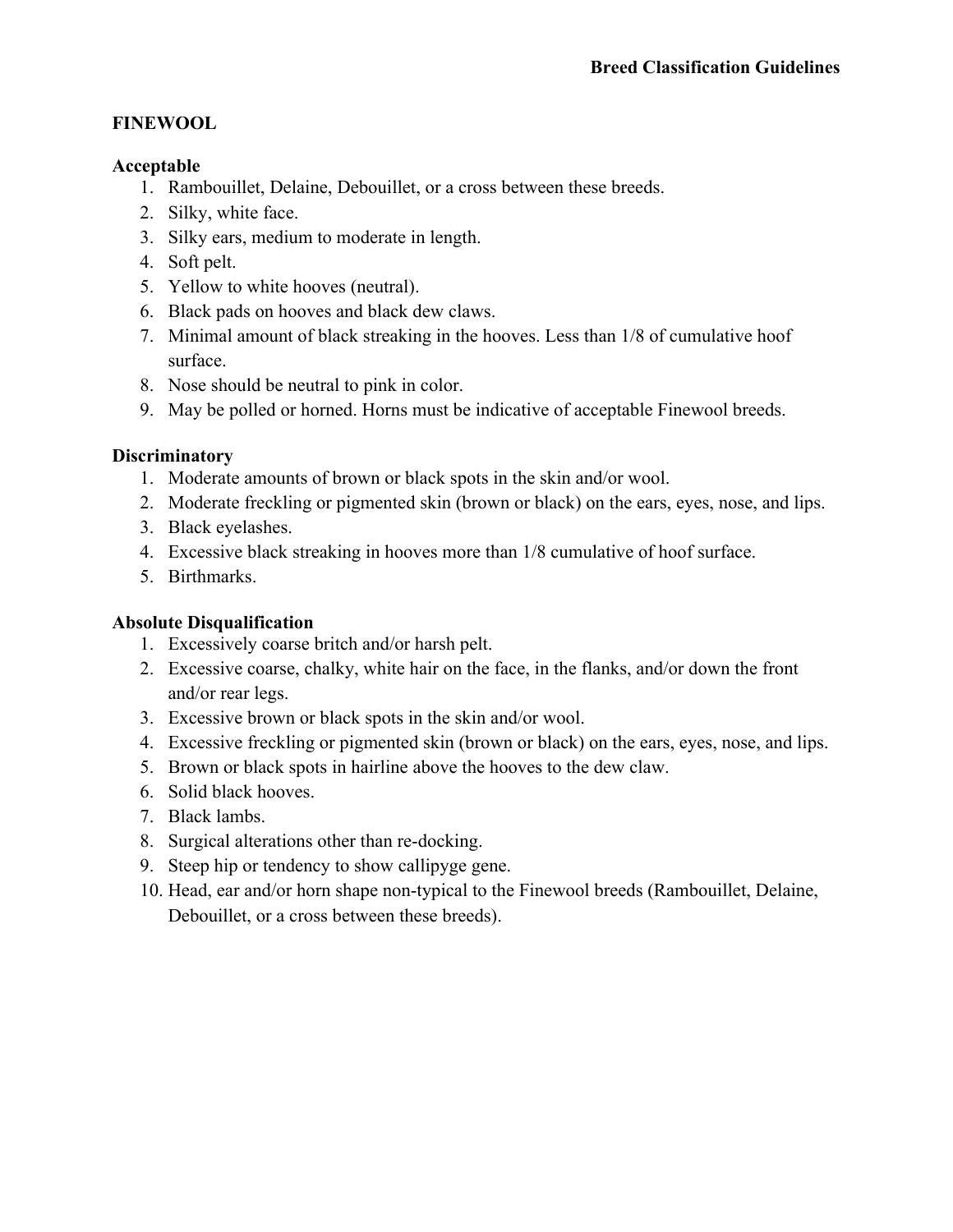## **FINEWOOL CROSS**

## **Acceptable**

- 1. Must be a cross with evidence of at least 50% Finewool breeding and the remaining percentage exhibiting predominance of ONLY Hampshire and/or Suffolk breeding.
- 2. Soft pelt which is characteristic of  $\frac{1}{2}$  blood wool (60's-62's spinning count).
- 3. Face and ears should be soft and silky.
- 4. Spotting and/or brown face and ears.
- 5. Moderate spotting and/or brown legs not extending above the rear flank and fore flank.
- 6. Wool must be present below the hocks on the rear legs; wool below the knees on the front legs is not necessary.
- 7. Reddish, rust colored legs are acceptable.
- 8. White-faced or ring-eyed crosses are acceptable if pelt is acceptable as long as no discriminatory characteristics are present.
- 9. Birthmarks.
- 10. Scurs and/or horns are acceptable. Horns must be indicative of acceptable Finewool breeds.

## **Discriminatory**

- 1. Excessive black spotting in the skin above the knees and hocks.
- 2. Moderate black or chocolate brown color on face, ears and legs (including wool).
- 3. Moderately coarse britch and/or harsh pelt.
- 4. Moderately coarse, chalky, white hair on the face, in the flanks, and/or down the front and/or rear legs.

- 1. Excessive black or dark chocolate brown color on face, ears, and legs (including wool).
- 2. Excessively coarse britch and/or harsh pelt.
- 3. Excessive coarse, chalky, white hair on the face, in the flanks, and/or down the front and/or rear legs.
- 4. Total absence of wool on rear legs.
- 5. Black lambs.
- 6. Evidence of other breeds including, but not limited to Dorset and Southdown breed types (head and ear shape of Dorset and/or Southdown).
- 7. Surgical alterations other than re-docking.
- 8. Steep hip or tendency to show callipyge gene.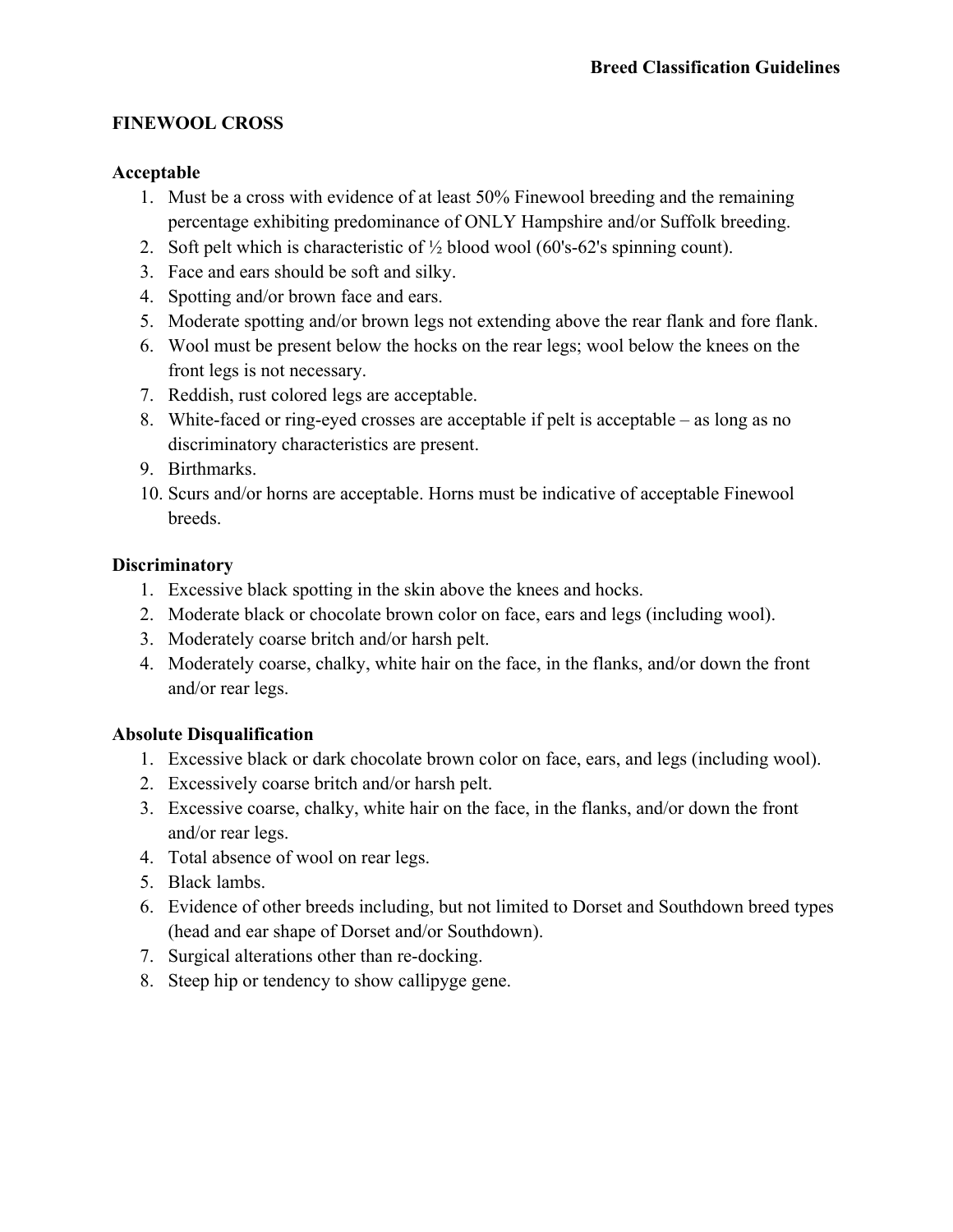## **SOUTHDOWN**

## **Acceptable**

- 1. Hair color on muzzle should be mouse-colored, gray to brown and match color on legs and pasterns.
- 2. Nostril pigmentation may be black to purplish-gray.
- 3. Head and muzzle should be broad and proportional to body.
- 4. Head of moderate length and in proportion to body.
- 5. Ears of moderate length, in proportion to body, and covered with short hair or wool.
- 6. Black hooves.
- 7. Slight chalk around eyes.
- 8. Slight chalk around muzzle.
- 9. Spots or speckles in the skin only when shorn.

#### **Discriminatory**

- 1. Solid white color or dark chocolate color on muzzle.
- 2. Coarse britch and/or harsh pelt.
- 3. Predominately pink nose with few black spots.
- 4. Long, narrow muzzle.
- 5. Excessive black pigmentation on ears.
- 6. Excessive ear length not in proportion to head.
- 7. No hair or wool on ears.
- 8. Scurs.
- 9. Absence of wool between scur areas.
- 10. Striped hooves.
- 11. Reddish, rust colored hair above hoof to pastern.
- 12. Black fibers in wool outside of birthmark.
- 13. Birthmarks.

- 1. Speckled face, ears, or legs.
- 2. Horns.
- 3. White hooves.
- 4. Intentional alteration of hair color or skin pigmentation.
- 5. Total pink pigmentation of nostrils.
- 6. Black lambs.
- 7. Surgical alterations other than re-docking.
- 8. Steep hip or tendency to show callipyge.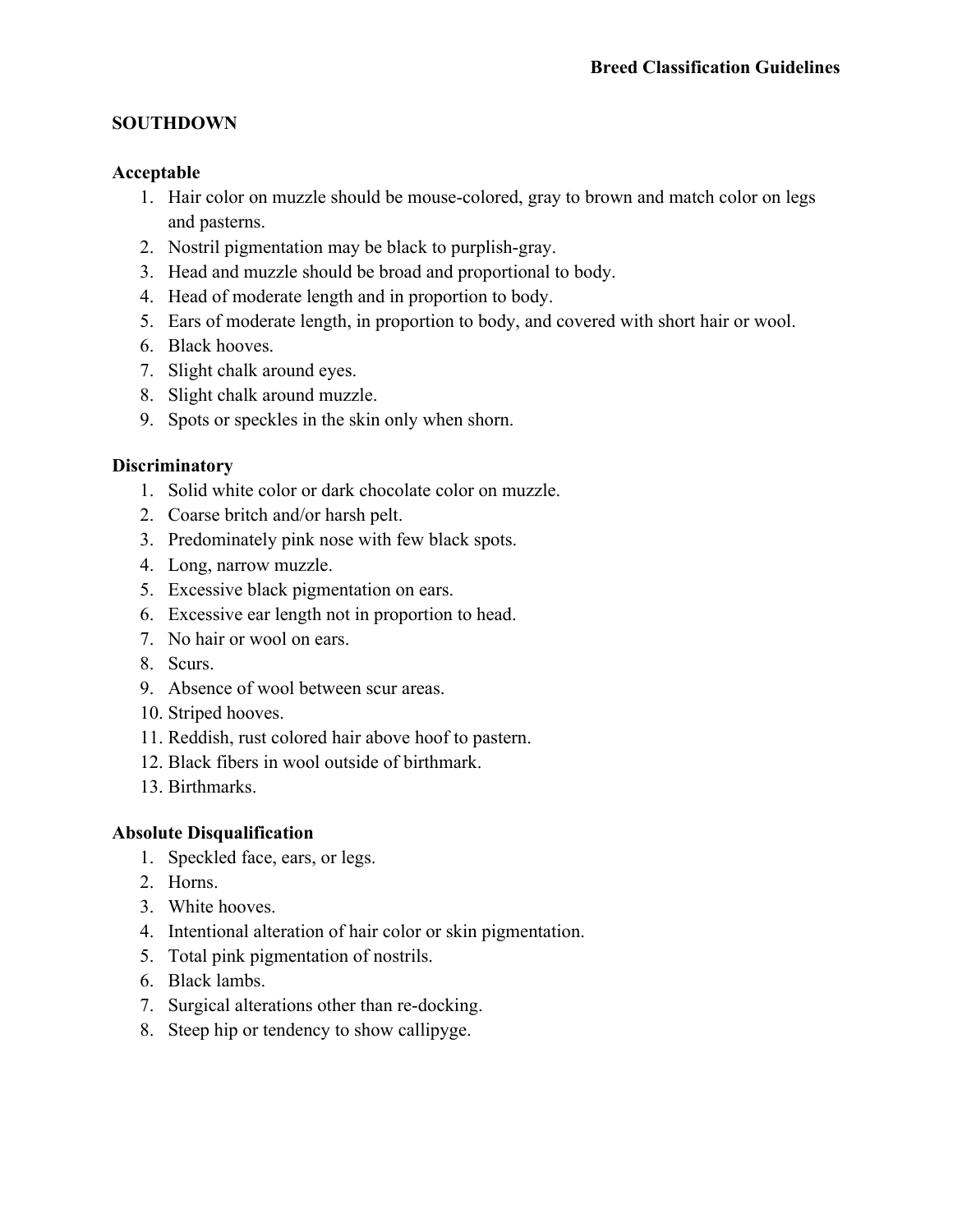## **DORPER**

#### **Acceptable**

- 1. Must be a Dorper or White Dorper.
- 2. Conformation: long, deep, wide body with well sprung ribs and excellent muscling.
- 3. Color: Dorper white sheep with black limited to head, neck, and forequarters not below the knee or behind the heart girth; White Dorper – white sheep.
- 4. Must have at least 1/3 hair primarily on belly, forearm, and britch.
- 5. 100% hair below the knees and hocks.
- 6. 100% hair forward of poll.
- 7. Moderate size ear with no wool covering.
- 8. Head should be strong, bold with a deep jaw.
- 9. Polled or small horns or scurs.
- 10. Spots or speckled pigment in the skin only when shorn.
- 11. Black spots above the hoof line and below the dewclaw.

#### **Discriminatory**

- 1. Tall, leggy, shallow, and/or narrow-bodied lambs.
- 2. A limited amount of dark fibered spots on body and underline behind heart girth not to exceed a cumulative total of the size of a softball.
- 3. A white sheep with brown or red colored speckles in the covering, confined to the head and neck.
- 4. Tri-colored sheep
- 5. Excessive wool covering more than 2/3 of body (belly, forearm, and britch).
- 6. Wool forward of poll.
- 7. Heavy horns.
- 8. Long, pendulous ears.
- 9. Long, narrow muzzle.

- 1. All wool or very little evidence of hair on belly, forearm, or britch.
- 2. Wool below the knees or hocks.
- 3. Wool on the ears.
- 4. Excessive amount of dark fibered spots on body and underline behind heart girth exceeding a cumulative total of the size of a softball.
- 5. Solid brown, red, rust colored head.
- 6. Speckling or spots from knee to dewclaw or from hock to dewclaw.
- 7. Strong breed characteristics of breeds other than Dorper or White Dorper.
- 8. Surgical alterations other than re-docking.
- 9. Steep hip or tendency to show callipyge gene.
- 10. Evidence of color alterations.